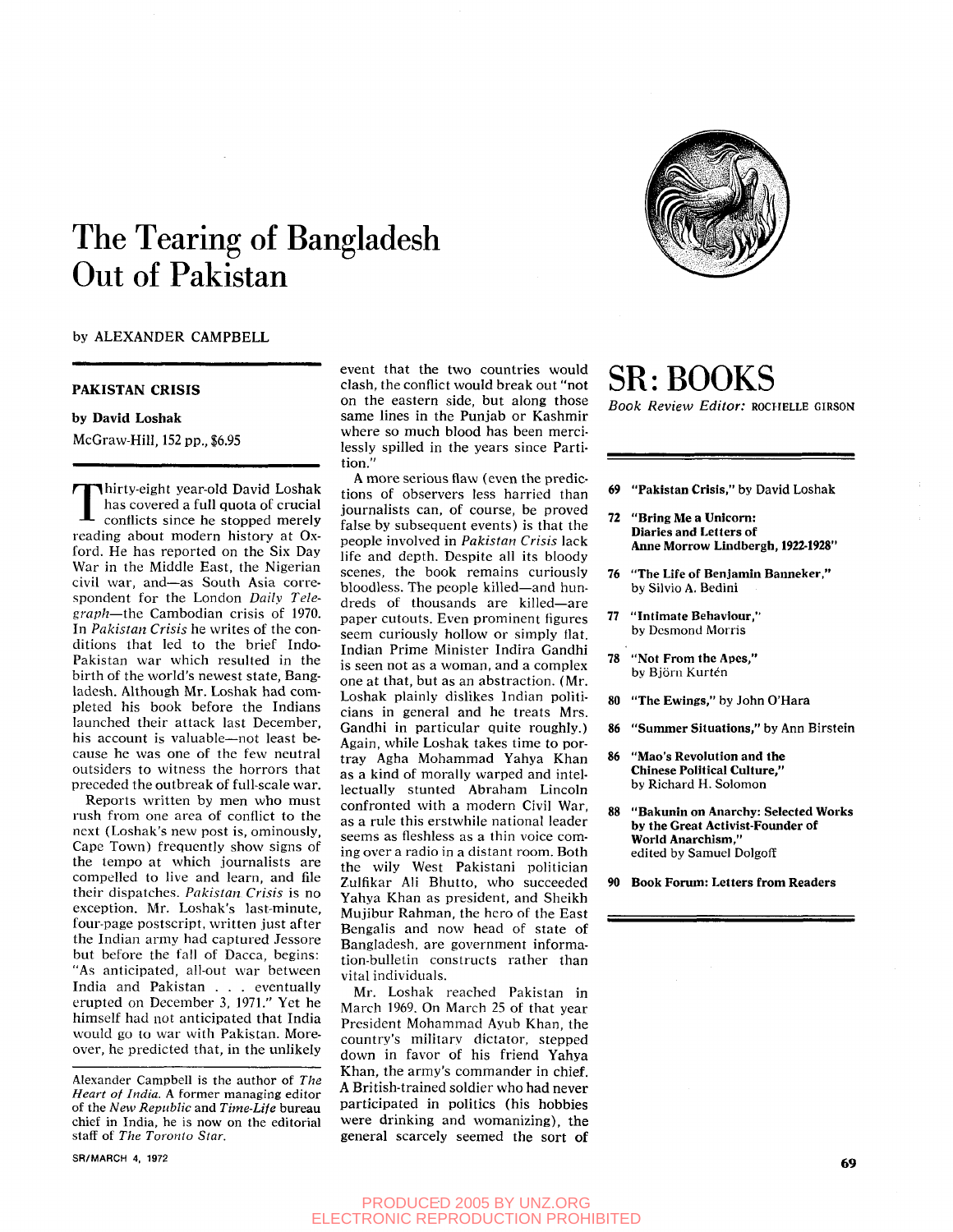man capable of solving either of Pakistan's two most pressing problems: rampant corruption and the growing secessionist movement in East Pakistan. In his first broadcast to the people—delivered in English, the language he spoke at home and was most fluent in—Yahya Khan declared that his first duty as a soldier was "to save the nation from utter destruction." And for a time it looked as if he might succeed. Shortly after imposing martial law—a measure that quickly restored order the dictator-president explained at a press conference that his ultimate goal was to transfer power as soon as possible to "the elected representatives of the people" through "fair and free elections." Subsequently, he announced that a general election would be held in both wings of Pakistan, West and East, in October 1970, and that the franchise would be extended to women. Such an election would assure East Pakistan, with 55 per cent of the geographically divided nation's population, a majority in the new national assembly.

Twelve hundred miles of Indian territory separated West Pakistan from East Pakistan. And the Bengali-speaking Muslims of East Pakistan, who had long felt themselves to be cruelly exploited, when not grossly neglected, by the dominant westerners, had found a political leader of their own: Sheikh Mujibur Rahman. Branded by West Pakistani officials as a "communist," a "disruptionist," and an "Indian agent," Sheikh Mujibur had been for twenty years as often in jail as out. (Mr. Loshak's opinions regarding the sheikh fluctuate between lenient and severe: at one point he calls him "essentially a moderate, even conservative leader"; elsewhere he deems him a destructive element.) As leader of East Pakistan's Awami League—Pakistan's first opposition party, which he had helped to found in 1949—Sheikh Mujibur had drawn up a six-point formula for regional autonomy. The program envisaged a weak federal government that would be responsible only for defense and foreign policy. To Loshak the six-point proposal which, among other things, called for separate but freely convertible currencies for the two wings of the nation, was *"a* prescription for chaos." Indeed, the East Pakistanis' demand that this program be implemented wrought the chaos that helped to topple President Ayub Khan and to bring General Yahya Khan to power.

Pakistan's new president took a more tolerant attitude toward the Awami League's demands than had his predecessor. He wanted the new national assembly, when elected, to strive to find a workable compromise between national unity and provincial

autonomy. Furthermore, to assure a satisfactory relationship between the federal government and the provinces, he proposed that West Pakistan be divided into four administrative units, each to have equal status with East Pakistan, which would be considered a single administrative entity. Loshak dismisses this scheme as a "magic formula" that couldn't possibly work. Yet he does award Yahya Khan full marks for doing his best to heal the breach, at least at that point in the history of Pakistan's crisis. For not only did the president appoint five Bengalis to his cabinet, thus giving East Pakistan 50 per cent representation, but he also declared Bengali an official language, along with the already official Urdu, in both wings of the country. When Bengalis had called for equal language rights some twenty years before, Mohammad Ali Jinnah, the founder of Pakistan, had had them thrown into jail. (As Mr. Loshak points out, in 1948, when Jinnah announced that Urdu would be the nation's national language, fifty-five million Pakistanis spoke Bengali whereas only six million, in West Pakistan, spoke Urdu.)

Yahya Khan's plans, which might have staved off the breaking up of Pakistan, were smashed by nature. In August 1970, an unusually heavy monsoon created such havoc in East Pakistan that the promised elections had to be postponed until December. Then, in November, a disastrous cyclone caused far greater damage. An estimated half million, possibly even a million, persons were drowned in East Pakistan as waves swept over the coast, and the suffering caused by this calamity was aggravated by official neglect and indifference. The Pakistan government official in charge of rescue and relief, writes Loshak, "was a part-time official . . . with no contingency plans worthy of the name, no coordinating committees, no control room to organize the relief effort at even the simplest level . . . , no communications with great stretches of the affected area." Assistance came only from a few "part-time officials, volunteers, and foreigners," including British marines from Singapore. The West Pakistan army, many units of which were stationed on the coastal area, did little to help, (Later, however, they would be very active in raping and massacring East Bengalis.)

According to Loshak, foreign relief efforts seemed aimed not so much at succoring starving and homeless people as at improving the "images" of the countries involved. United States Ambassador Joseph S. Farland is depicted as a man who turned the American relief effort into an egregious personal exercise in public relations: "He was frequently photographed by the U.S. Information Services in various absurd and contrived glad-handing situations." A British naval task force, which finally brought 3,000 tons of relief supplies to the storm-struck area, set sail only a week after the cyclone had swept over the Bay of Bengal. The combined-services task force (equipped with helicopter and landing craft) might have further delayed its mission of mercy had not some Whitehall official suddenly realized that the cyclone was a " 'tailor-made' opportunity for justifying the new British government's policy of maintaining a task force in the Far East."

Yahya Khan was off in Peking on a four-day visit when the cyclone hit East Pakistan. When his plane landed at Dacca, the president, who had been celebrating the success of his China visit, got off the craft drunk. His subsequent "tour" of the disaster area was made in an airplane ffying "much too fast and, at 3,000 feet, much too high" for the Pakistan leader to take in the scope of the damage done. "It didn't look too bad," he was later heard to mutter. Sheikh Mujibur, on the other hand, toured the ravaged region for two weeks. Incensed by what he saw, and by what he did not see in the way of assistance, he accused the government of "criminal neglect" and warned that, if the election were once again postponed, the result would be civil war. President Yahya Khan replied that elections would be held on December 7 in all areas of the nation save nine East Pakistan constituencies that had borne the brunt of the storm. They would vote later.

The December election was fair, the voting went peacefully, and the turnout was heavy. Out of fifty-six million Pakistanis on the rolls, forty million went to the polls. Moreover, they showed that, though largely illiterate, they understood the issues, and knew what they wanted. The Awami League won 151 of East Pakistani's 153 seats, giving the League an absolute majority over all other Pakistani parties. President Yahya Khan quickly acknowledged Mujibur Rahman as "the next prime minister of Pakistan."

In effect, the election had created a two-nation assembly. For though the People's Party of Zulfikar Ali Bhutto did not contest a single seat in East Pakistan, it took eighty-one seats of the West's 138, while the Awami League swept the East but contested only seven seats in the West, and lost all of them. Three weeks after the elections the Awami League announced that since it had clearly received a mandate from the people, it would form a central government and frame a new constitution. Bhutto refused to take part in the assembly on those terms, declar-In the assembly on those terms, decidihig on reordary no rent hat hence

 $\boldsymbol{\tau}$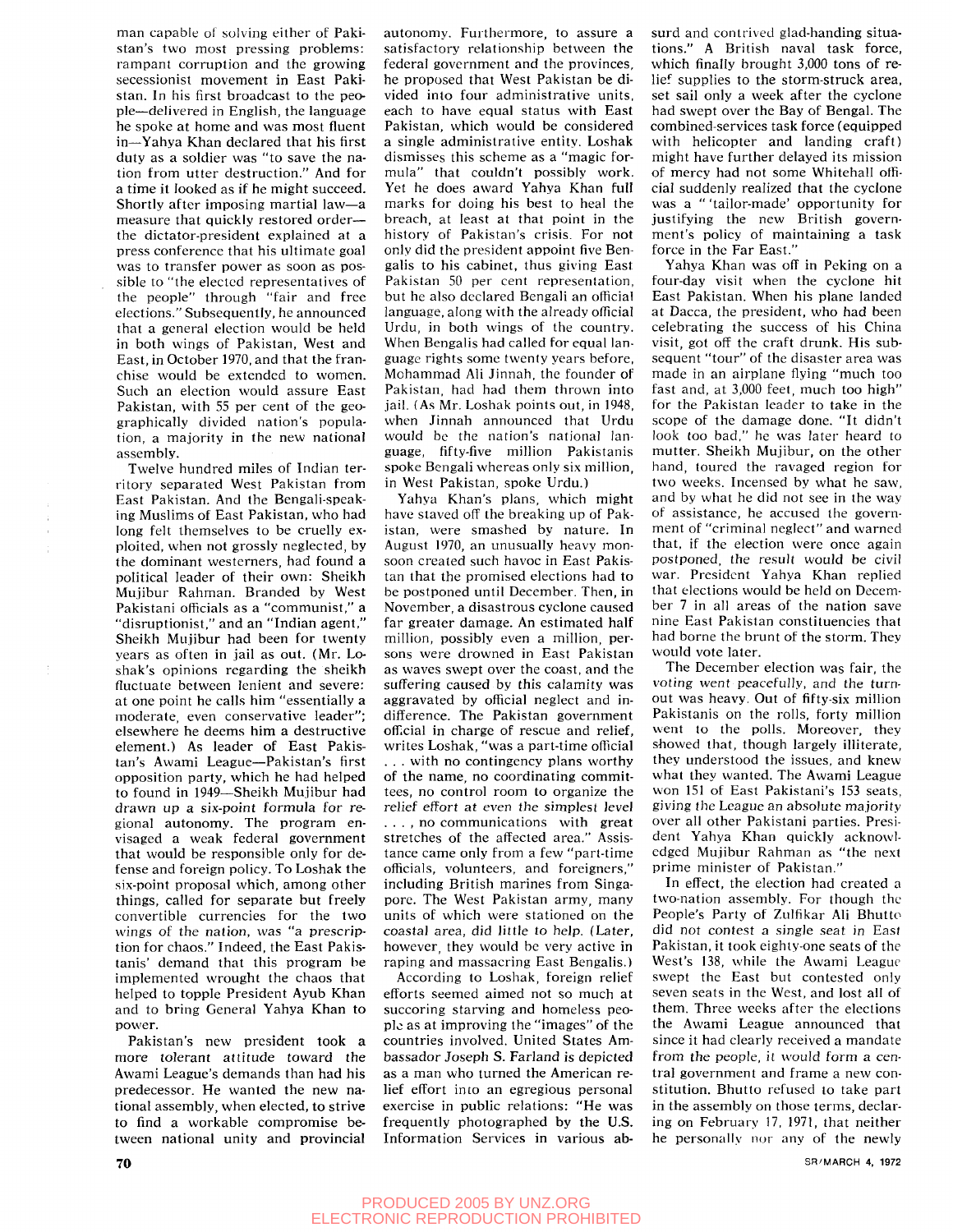

Sheikh Mujibur Rahman—"continued to live in a fool's paradise, even as the soldiers oiled their gun barrels."

elected members of his People's Party would go to Dacca, where the assembly was scheduled to meet on March 3.

Unable to reconcile the squabbling politicians, President Yahya Khan postponed the convening of the assembly to March 25, a move that resulted in an outbreak of fury in East Pakistan. A five-day general strike was called throughout the nation's east wing. In Dacca the national flag was burned in public, and in its stead was unfurled the green, red and gold standard of Bangladesh, "Bengal Nation." Thousands of frightened West Pakistanis camped at the Dacca airport, waiting to flee. In Chittagong, says Loshak, Punjabi factory managers and others from the West were burned alive, publicly beheaded, disemboweled, or dragged along behind moving vehicles, their heads smashing to pulp along the potholed roads. Hysterical mobs went on a rampage for an entire week.

By and large. West Pakistan army units stationed in East Pakistan remained inside their cantonments, apparently content to look passively on. Meanwhile, says Loshak, these 30,000 troops were being stealthily and steadily strengthened with reinforcements numbering 20,000, who were brought in from West Pakistan wearing civilian clothes. It had become crystal clear to the military that no accommodation with East Pakistan was possible. But, says Loshak, "this still did not dawn on the sheikh and his advisers. They continued to live in a fool's paradise, even as the soldiers oiled their gun barrels." He charges the East Pakistan leaders with naïveté in assuming that,

since the elections had been duly held, the people's voice would be obeyed. The truth was, Loshak writes, "the army had had enough," and the military "now saw only one realistic course: abandonment of the constitutional process coupled with the firmest possible military suppression of the inevitably ensuing Bengali revolt."

The army leaders' actions were based on their conviction that without a strong central authority Pakistan would disintegrate, because, if East Pakistan were allowed to go its own way. West Pakistan in turn probably would shatter into at least four parts, inasmuch as the Sindhis, Baluchis, and Pathans would seek to separate from the dominant Punjabis. And such fragmentation would spell the doom of the army. For twenty-three years Pakistan had been held together by the army; it was not about to abdicate. In East Pakistan the generals were merely giving the rampant mobs "a scaffold's length of rope."

The 20,000 extra West Pakistan soldiers who had been sneaked into East Pakistan were, writes Loshak, "thoroughly indoctrinated in dogmas of race hatred, regarding Bengalis as traitors, inferiors, and India lovers: 'deserving' to be butchered. The army was almost ready." Yet, even at this late date, Yahya Khan appeared less resolute than some of the other top generals. He did not want to have to make the final admission that the transfer of power to a popularly elected government, with which he had identified himself. was a failure. And, as Yahya Khan hesitated, wondering if there were some

way to avoid the bloody suppression of one-half of his nation. Sheikh Mujibur Rahman was advocating moderation, insisting that East Pakistan would gain nothing from secession and that the Awami League's mandate was not for independence but simply autonomy. For a moment it looked as if, after all, Pakistan might draw back from the brink of dissolution.

During this brief period of hope the president announced that he would go to Dacca to talk once more with the sheikh. After the pair met, on March 15, it appeared that the assembly might convene, with each wing producing its own version of a constitution for the assembly to judge and try to reach a consensus on. Bhutto, summoned to join the talks in the presidential villa in Dacca, was greeted on arrival by hostile demonstrators and had to be heavily escorted by armed bodyguards. The Awami League declared that Pakistan's Republic Day, March 23, should be celebrated in East Pakistan as Resistance Day, and hundreds of new Bangladesh flags went up all over Dacca. Two days later Yahya Khan and Bhutto returned to West Pakistan. The negotiations had failed.

In Dacca, Mujibur awaited arrest in his home while, according to Loshak's account, "most of his senior Awami League colleagues, lacking the stuff of martyrs, were busily fleeing towards the border and the sanctuary of India." On the night of March 25, army tanks rolled into Dacca. Their first targets were students, 200 of whom were caught and killed in the headquarters of the students' union, which was sprayed with shells and machine-gun fire. Soon the army had ignited fires throughout the city. In the Hindu areas of Dacca, Chittagong, Jessore, and other towns people were summoned from their homes, then shot in groups. Attempting to smash the Bengal national movement by destroying its brains, the army sought out and murdered students, teachers, journalists, lawyers, doctors, businessmen, and 3ther professionals. Loshak comments: "Sheikh Mujibur had warned his Bengalis that they might have to sacrifice a million lives to win their nation; President Yahya took a similar, though less heroic, decision: to take those Bengali lives to save *his* nation."

Loshak, who asserts that Pakistan's internal conflict brought "more misery to more people than any recent crisis— Korea, Vietnam, the Middle East, or even Biafra," scathingly criticizes the United States for its pro-Pakistan attitude and behavior after the army had begun their massacre of the East Bengalis. He regards America's official backing of Yahya Khan as a policy of unspeakable cynicism. "One would have thought," he writes, "that quite apart from being disastrous, the Pa'i-

# PRODUCED 2005 BY UNZ.ORG ELECTRONIC REPRODUCTION PROHIBITED